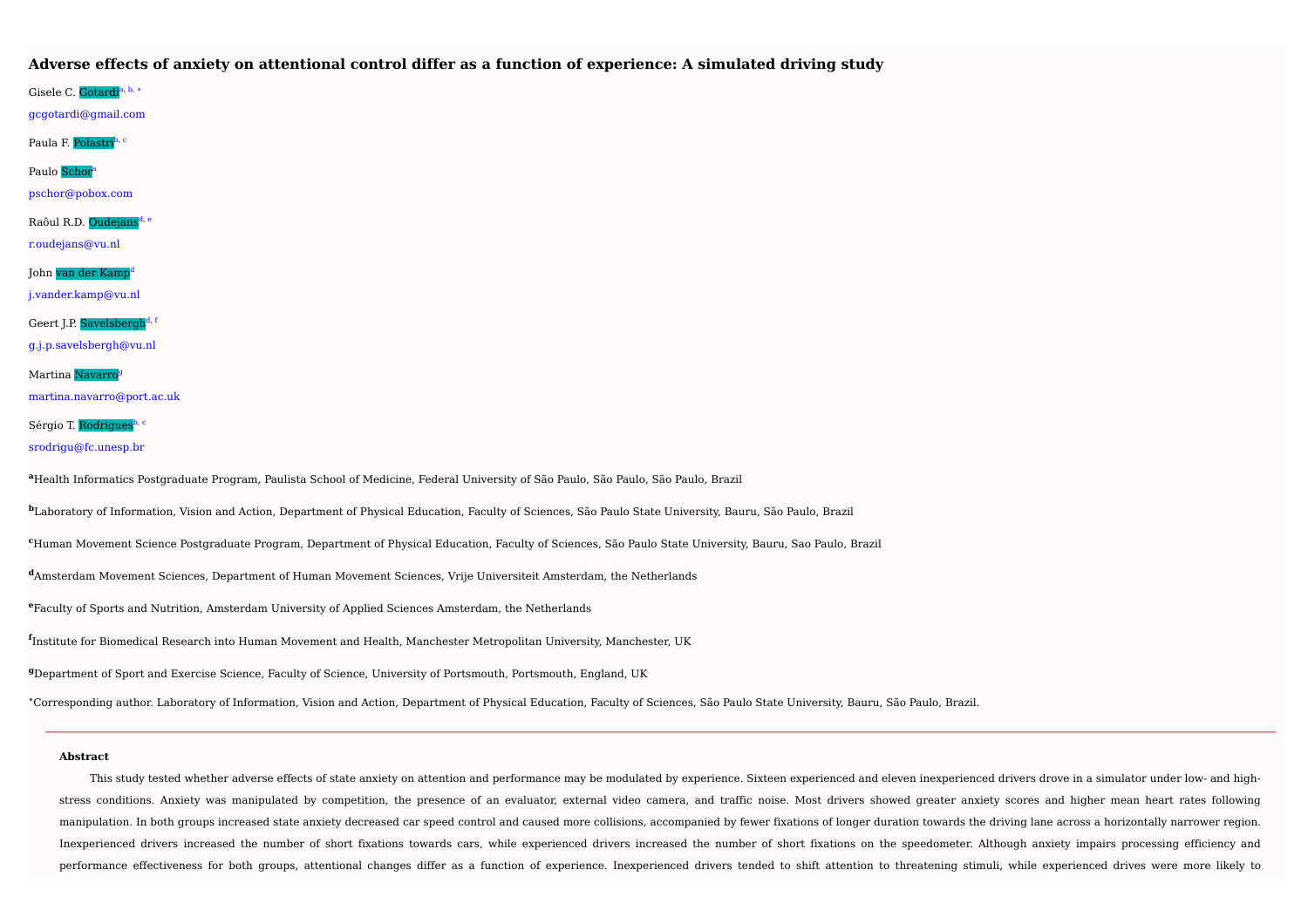**Keywords:** Anxiety; Driving experience; Gaze; Attentional control theory

# **1 Introduction**

The often-detrimental effects of anxiety on performance have been investigated for a long time. However, recent advances in gaze-tracking technology during action has recently renewed interest in how attention modulates th performance decrements following an increase in anxiety in dynamic situations such as sports, policing and car driving (Allsop and Gray, 2014; Briggs et al., 2011a; Causer et al., 2011; Nibbeling et al., 2012; Vickers and 2007: Navarro et al., 2012: Williams et al., 2002: Nieuwenhuys and GIPOudeians, 2015: Piipers et al., 2005: Navarro et al., 2013: Malhotra et al., 2014). Typically, anxiety can be understood as a (transitory) state or a pe According to Eysenck, state anxiety is an aversive transitory emotional and motivational state evoked by threatening and/or stressful circumstances (Eysenck et al., 2007a), while trait anxiety is an individual's propensity anxiety. It has been shown that increased levels of state anxiety can disrupt performance by enhancing a performer's propensity for distraction (Allsop and Gray, 2014; Wilson et al., 2009a; Janelle et al., 1999), attention **(Briggs et al., 2011a; Janelle et al., 1999), and/or reduced processing efficiency (Nibbeling et al., 2012; Behan and Wilson, 2008; Causer et al., 2014; Wilson et al., 2009b).** 

Recently, Nieuwenhuys and Oudejans proposed an integrated model that encompasses anxiety and perceptual-motor performance for explaining the disparate behavioural responses observed under threatening and stressful circumstances (Nieuwenhuys and Oudejans, 2012, 2017). This model builds heavily on Attentional Control Theory (ACT) (Eysenck et al., 2007b) that is suitable for cognitive tasks, yet extends it to fit the specific character perceptual-motor performance, including the critical role of visual attention. According to the integrated model, and in line with ACT, increased anxiety provokes performance decrements because it impairs attentional contr intensifies the engagement of the stimulus-driven system at the expense of the involvement of goal-directed system. The goal-directed system regulates the conscious control of attention. This top-down system directs attent accordance with a performer's expectations, knowledge and current task goals. The stimulus-driven system recruits attentional resources via automatic processing. This bottom-up system serves to detect maximally salient and threatening stimuli in the environment. In low stressful situations, the contributions of two attentional systems are optimally coordinated for achieving the task goal. However, with increased levels of anxiety, the system is disrupted. Attentional control may shift more to the stimulus-driven system, increasing attention to conspicuous stimuli (Allsop and Gray, 2014; Briggs et al., 2011a; Nibbeling et al., 2012; Janelle et al., 1999; Eysenc and away from the goal-directed system. To counter this and with increased mental effort, one may manage to maintain goal-directed attention; in that case, performance is maintained but with decreased processing efficiency and Maxwell, 2008). On the other hand, if there is indeed a shift toward the stimulus-driven system under high anxiety then the time visually fixating irrelevant/threatening cues is increased (Allsop and Gray, 2014; Willia 1999) and the number of fixations towards relevant areas of the visual scene is reduced (Allsop and Gray, 2014), leading to hampered performance. In addition, it provokes a relatively narrow range of visual scanning (Brigg **2011a**). However, it is not particularly clear whether, and if so to what degree, the effects of increased anxiety differ as a function of the level of experience or expertise.

In car driving -the task under study here-the level of experience (or perhaps expertise) does influence perceptual and motor performance (Underwood, 2007; Crundall and Underwood, 1998). For example, inexperienced drivers have been shown to have a reduced visual exploration (e.g., less fixations with a relatively narrower distribution) compared to experienced drivers, in particularly when potential hazards are more likely to occur (e.g., dr carriageway, night and rain visibility). The less developed capacity to acquire information (Crundall and Underwood, 1998; Mourant and Rockwell, 1972; Crundall et al., 1999; Konstantopoulos et al., 2010) goes together with enhanced susceptibility for getting involved in traffic accidents in the first years after obtaining a driving license (Underwood, 2007; Clarke et al., 2005). Likely, less experienced drivers require stronger conscious mon control of their driving skills, whereas the experienced drivers' skills proceed more automatically (Brown and Carr, 1989; Fitts and Posner, 1967). Less experienced drivers would thus require more processing resources to a driving. Yet, there is a dearth of studies examining whether, and if so how, anxiety mediates these experience-related attentional differences.

From the perspective of the integrated model of Nieuwenhuys and Oudejans, 2012, 2017, we can predict increased processing demands and/or increased attention for conscious/threatening stimuli. Increased levels of anxiety can cause a reduction in processing efficiency, that is, more attentional resources are consumed to monitor and control the skill (which, for instance, may be reflected in more or longer fixation to task relevant informati direction of heading, or speedometer). If auxiliary attentional resources are available to compensate anxiety decrements, performance effectiveness can be maintained under pressure, but at the cost of a reduced processing (Nibbeling et al., 2012; Eysenck et al., 2007b; Williams and Elliott, 1999). Among inexperienced drivers, for whom driving already is more effortful than for experienced ones, the attentional capacity limits may be more li exceeded (Nibbeling et al., 2012), thus resulting in larger drops in performance effectiveness compared to more experienced drivers counterparts (Nibbeling et al., 2012; Williams and Elliott, 1999). Alternatively, novices be more easily distracted by conspicuous or threatening stimuli and thus at increased risk of unsafe driving performance (i.e., which, for instance, may be reflected in more or longer fixations for threatening stimuli such other cars to avoid collision).

In the traffic, personal factors, such as, work-related stress or fatique, hurry, adverse life events, and/or environmental factors such as a gridlock, an overload of auditory or visual noise can induce increased levels of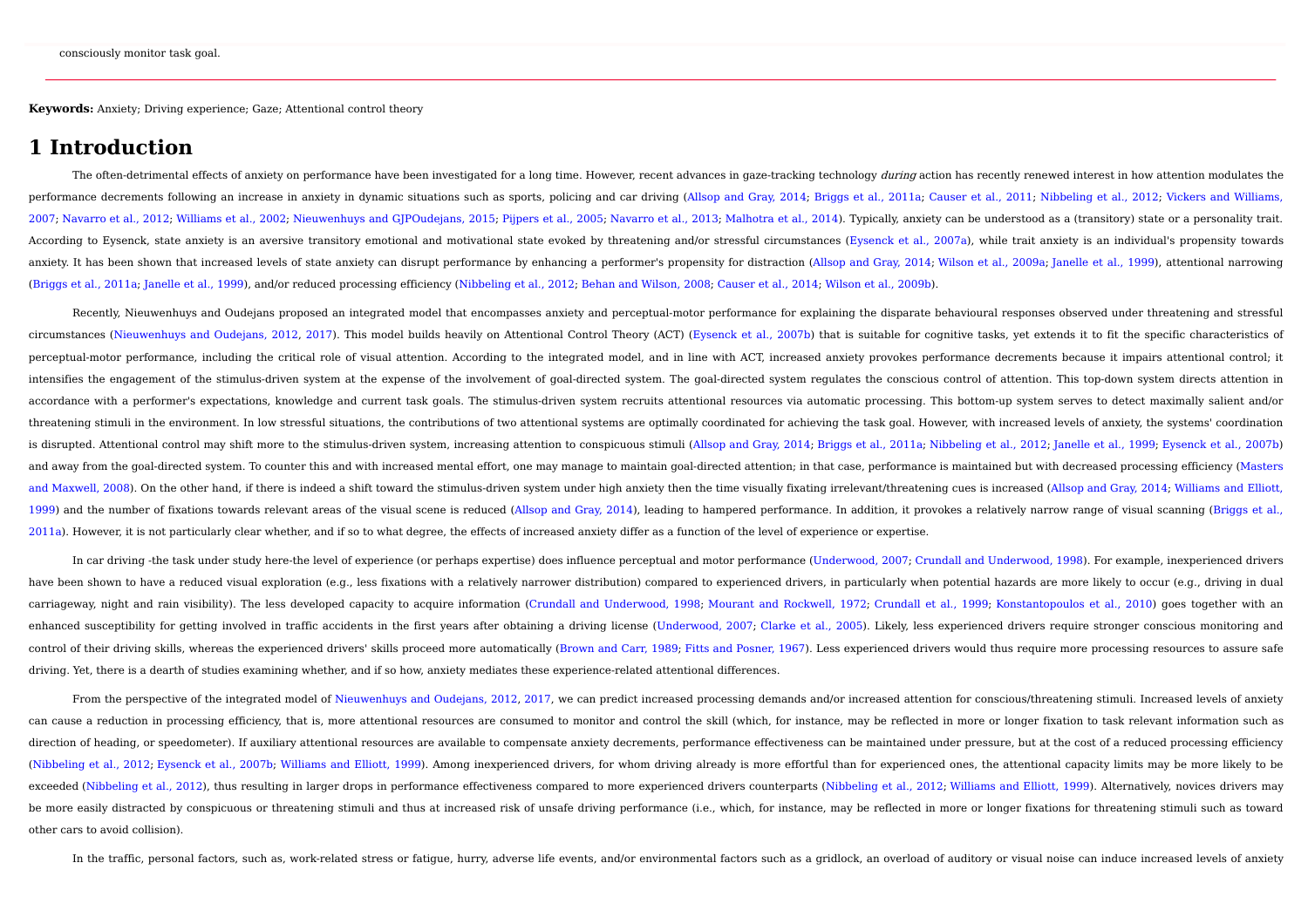and thus affect driver's performance. In this respect, it has been reported that increased anxiety causes deterioration in motor performance (Allsop and Gray, 2014; Briggs et al., 2011b) and is related to more frequent inv traffic accidents (Clapp et al., 2011; Roidl et al., 2014; Dula et al., 2010). A better understanding of how attentional control mediates the relation between anxiety and driving performance can be a first step in further of cars and the traffic environment to reduce the adverse effects of increased anxiety. For example, if anxious drivers would indeed be more easily distracted by conspicuous stimuli, then it is important to take this into design of a car's dashboard or permitting advertisements (Fioravanti-Bastos et al., 2011).

The aim of this study was to investigate, whether, and if so how adverse effects of anxiety on perception and action in drivers are modulated by driving experience In line with previous findings (Allsop and Gray, 2014; Bri al., 2011a; Nibbeling et al., 2012; Eysenck et al., 2007b; Williams and Elliott, 1999; Murray and Janelle, 2003), it was hypothesized that high levels of state anxiety would shift drivers' attention from task-relevant stim related and/or salient stimuli. We suspect that the particular shift in balance between the two attentional systems may depend on the available attention resources. Accordingly, because they need fewer resources for regula experienced drivers may more likely maintain contribution of the goal-directed systems and thus attention for stimuli that inform about heading and speed (e.g., fixations toward the lane, speedometer). On the other hand, inexperienced drivers may be more easily distracted by conspicuous and/or threatening stimuli that inform about collisions (e.g., more fixations toward hard shoulder, other cars, rearview mirror) and would thus show a drop performance effectiveness (e.g., less car speed control or more occurrences of collisions), due to non-automatized steering control which makes this group unable to allocate sufficient resources to minimize anxiety decreme

# **2 Materials and method**

### **2.1 Participants**

Forty drivers (25 male, 15 female) voluntarily participated in this experiment and filled out the Driving Experience Questionnaire (DEQ), which was developed by the experimenters to quantify the drivers' experience, prior participation. This questionnaire consisted of three items for gauging the frequency of driving in the city (Q1- How long have you been driving a car weekly? Q2- How many days a week are you typically driving a car? Q3- Ho you typically driving per day?), and two items about the frequency of driving on the highway (04-Monthly, how often have you been driving a car on the highway?; 05- How many kilometers are you typically driving during such the driving experience (DE) of the drivers, experience in the city was summed with the experience on the highway using the following equation:

#### $DE = [((Q2 * 4) * 12 * Q1 * Q3) + (Q4 * Q5)]$

Where 02 is the weekly driving rate in the city and was used to calculate the annual driving rate in the city  $[(02*4) *12]$ . To estimate the total rate of driving in the city, the annual driving rate was multiplied by the years of the driving license (Q1), which was multiplied by the number of kilometers traveled per day (Q3). To estimate the total rate of driving on the highway, the monthly driving rate on the highway (Q4) was multiplied b number of kilometers in each trip ( $Q5$ ).

Drivers were classified into an inexperienced group  $(n = 20)$ , when DE was less than 5000 km, and an experienced group  $(n = 20)$ , when DE was above 30,000 km (Summala et al., 1996; Lehtonen et al., 2014). Both groups were asked to perform a simulated driving task in a low- and high-stress condition. Drivers' self-reported anxiety scores were compared prior and immediately after each condition (see below, section 2.2.3, for more details abou ratings) and used as inclusion criteria. Four experienced and nine novice drivers did not report increased anxiety in the high-stress condition compared to the low-stress condition. Because it was not particularly clear ho participants coped with the high-stress condition (i.e., they did not have lower trait anxiety scores), they were excluded from further analyses.

The remaining sixteen experienced drivers (26.38±2.80 years old; 83.38±17.89 kg; 177±0.08cm; 154228.44±25190.37 km) and eleven inexperienced drivers (24.00±2.66 years old; 66.09±10.79 kg; 169±0.09cm; 1830.00 ± 694.05 km) were included for data analyses. To check whether experienced and inexperienced participants showed no difference in tendency to respond to stressful circumstances with a higher level of state anxiety, Brazilian Portuguese version of the Trait scale of the short-form State-Trait Anxiety Inventory (STAI-T) (Fioravanti-Bastos et al., 2011) was also completed prior to participation. Student's t-test revealed that there was difference between groups for the trait-anxiety score, t (df) = -1.831, p = .079 (experienced drivers = 10.44 ± 2.25 pts; inexperienced drivers = 12.09 ± 2.38 pts). To assess the visual acuity of the participants the Snel conducted, which consists of reading letters from large to small with one eye at a time. One printed page with the test (A4 standard format) was placed at 6 members away from the individuals' eyes. The test was performed w acuity corrections (e.g., contact lenses or glasses) when necessary. As inclusion criteria were selected those who obtained visual scores were between 20/20 and 20/30. Ethical approval for the study was obtained from the L Committee and participants signed informed consent before the start of the study.

#### **2.2 Apparatus**

#### **2.2.1 Driving simulator**

The simulated driving task was performed with City Car Driving simulator (Forward Development, version 1.5) that was configured to drive on a highway (multi-lane, 20% of traffic and daytime visibility) with a left-handed v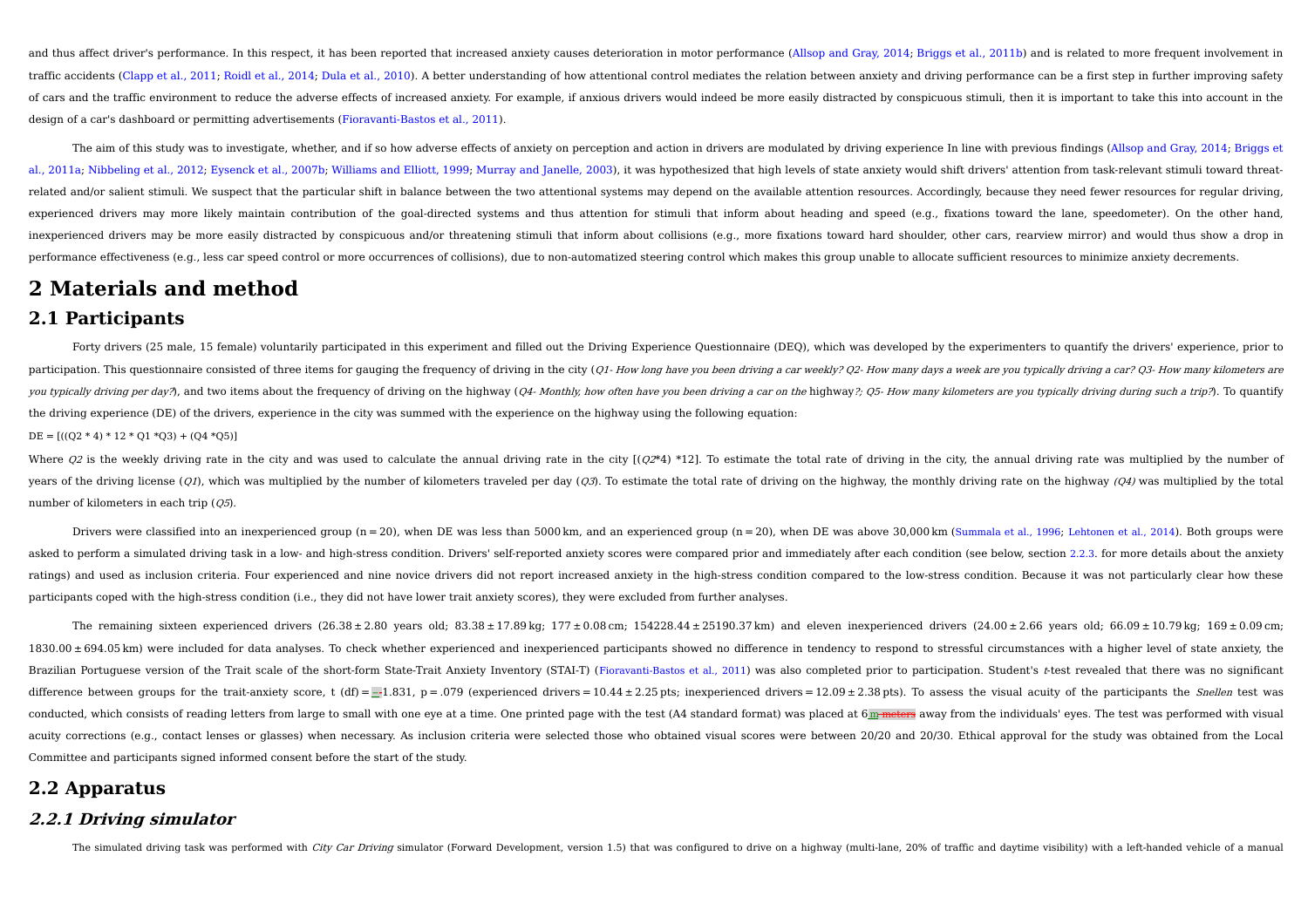gearbox. The simulation was run using a PC (ASUS), running Windows 7 Ultimate Edition Service Pack 1, connected to a TV screen (LG, LED 46"). To approach a realistic condition, the TV screen was fixed in a cockpit (XT Prem the driver's seat positioned 100 cm away from the screen. In addition, driving accessories (steering wheel, pedals, and gearbox - Logitech, G27) were attached to the cockpit to control the vehicle during the driving task a Gaming Software (version 5.10.127).

#### **2.2.2 Gaze behavior**

Drivers' eye movements were recorded using Head-Mounted Eye Tracker (model H6, Applied Science Laboratory, USA) at a sampling rate of 60 Hz. This video-based analysis system of eye movements contains two micro-cameras, one eye and another one the scene, attached to a headgear that was anatomically adjusted to the participant's head. In the eye video, pupil and corneal reflection centroids were identified and the vector between both is used t vertical coordinates of eye position on scene video.

#### **2.2.3 Anxiety measures**

Participants' anxiety was determined using psychological and physiological measures. The Brazilian Portuguese version of State scale of the short-form State-Trait Anxiety Inventory (STAI-S) (Fioravanti-Bastos et al., 2011) state anxiety. The short-form STAI-S is a 6-item questionnaire about an individual's current psychological state, which encompasses positive items (e.g., "I feel calm", "I feel content") and negative items (e.g., "I am ten rated each item on a 4-point Likert scale from "Not at all" to "Very much". Scores from positive items were inverted for their opposite value (e.g., score 1 is inverted in 4; score 2 is inverted in 3) and the scores from n original value (Marteau and Bekker, 1992). The scores from each item were summed to determine the level of anxiety, considering that higher scores represent a greater state anxiety. The short-form STAI-S was completed by a immediately after performing in the low- and high-stress conditions. Heart rate was measured using the Polar (RS800CX) Heart Rate (HR) monitor (Essner et al., 2013), which contains an electrode belt and transmitter (WIND). and processed the HR records as beats per minute (bpm) at a frequency of 100 Hz.

## **2.3 Procedure**

Prior to the start of the test, participants had their rest HR measured. The electrode belt (Polar) was strapped around the participants' chest, with the transmitter placed ventrally to register the HR during the experimen that, participants were asked to take a seat in the cockpit and the gaze tracker's headgear was adjusted on their head. A nine-point calibration plan was projected on the TV screen, for which participants were asked to mai head as still as possible and to move their gaze from one point to another in ascending order. After calibration participants were informed that the simulated driving task consisted of uninterrupted driving during 3 min on Furthermore, participants were instructed to maintain car speed between 100 and 120 km/h and to avoid traffic violations (e.g., no turn signals in overtaking, collisions). The anxiety manipulation (see below) was provided minutes before the beginning of the high-stress condition. Participants had 3 min to familiarize themselves with the simulator and equipment. Trial time started to be timed when drivers reached 100 km/h for the first time, recordings of gaze fixations and HR were started synchronously.

### **2.4 Anxiety manipulation**

The simulated driving task was performed in two experimental conditions: i) low-stress, driving task performed in a quiet environment; ii) high-stress, driving task performed in a competitive environment, ego-threatening instructions, performance evaluation, external video camera and traffic noises. The competition consisted of performing the simulated driving task by making as few errors as possible and less than other competitors. Drivin were defined as the time that drivers achieved speeds outside the speed bandwidth (i.e., <100 km/h or > 120 km/h), the absence of the turn signals when overtaking, and/or collisions. For the competition, these errors were one, one, and three errors, respectively. An evaluator positioned behind the cockpit during the high-stress condition determined the errors instantly. First, participants were informed about the competition rules and the p evaluator and, subsequently, that the winner of the competition would win a Tablet (Galaxy SMMM-T113NU, Samsung). Second, the ego-threating instructions were that the performance during simulated driving task would represe their real driving abilities, and thus, at the end of the study a performance ranking would be disclosed among participants. Third, an external video camera (Sony, DCR SR68) was placed in front of participants in order to arms movements in steering wheel control. They were informed that, in the case of a tie in the competition, the analyses of their arm movements would be used to indicate who the best driver was. Finally, a computer laptop G450) running Windows Media Player (Windows 10) and connected to an amplifier box (Meteoro, 50 W) was used to reproduce traffic noises at a volume between 70 and 80 dB. Performance feedback to the participants was only pro after the test was completed. This revealed which errors they had committed under high-anxiety and, after summing all errors, their respective position in the performance ranking. The choice for these four manipulations wa on previous research, in which they have proven successful in increasing participants' experience of (transitory) anxiety and are associated with decrements in performance efficiency and/or outcome (Behan and Wilson, 2008; **Janelle, 2003; Baumeister and Showers, 1986).** 

## **2.5 Data analysis**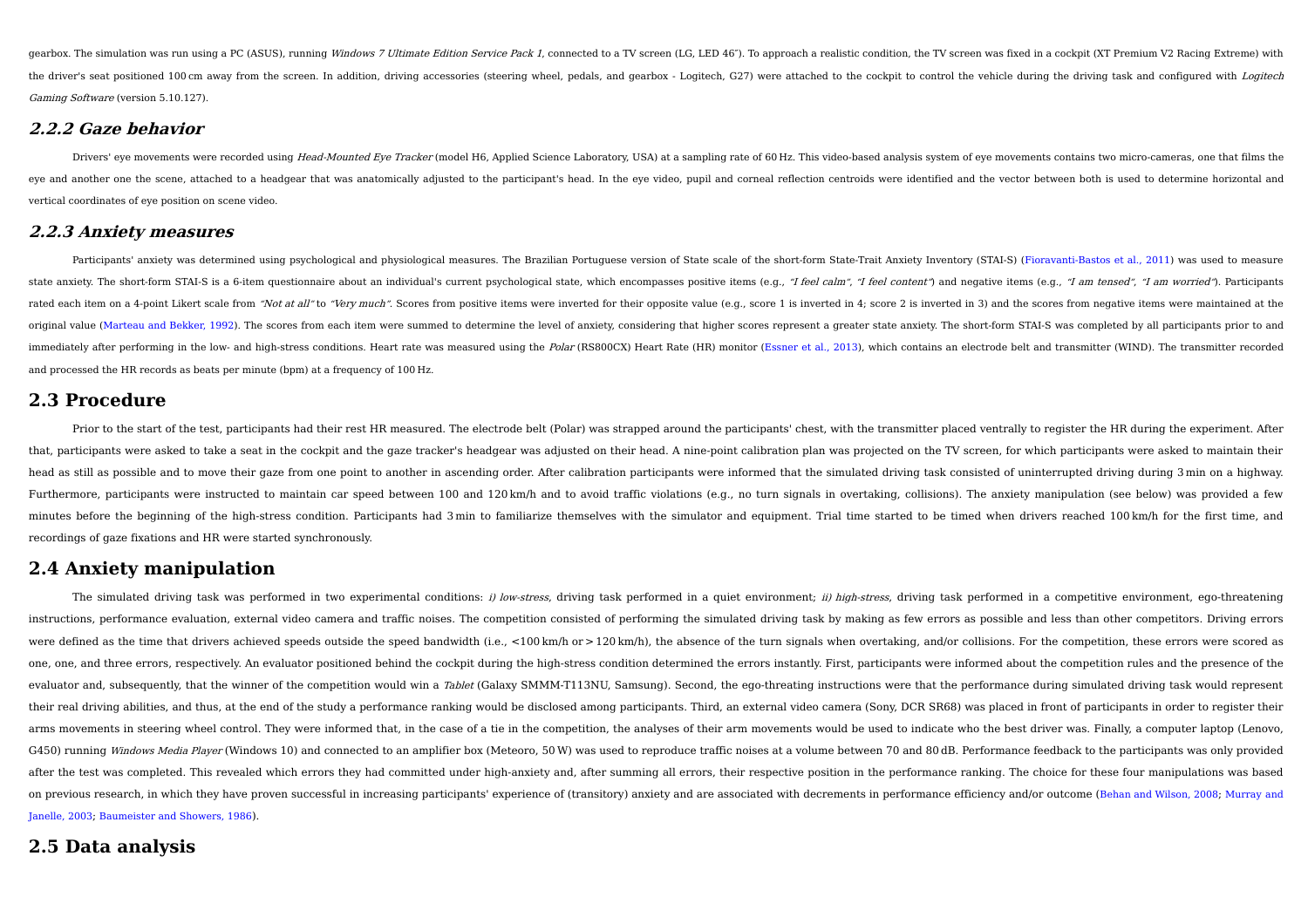In order to verify the anxiety manipulation, a total score of the short-form STAI-S before and immediately after each experimental condition was calculated. Heart rate data (bpm) was transmitted at the end of each recordin **a** PC computer (ASUS) via a bidirectional infrared interface using the Polar<sup>®</sup> software (Protrainer 5).

Driving performance was assessed via frame-by-frame video analysis to calculate the percentage of the trial time driving outside of the speed zone and the frequency of collisions in each trial. The percentage of trial time driving outside of speed zone was defined as the duration (s) at which the car speed was below or above the specified speed zone divided by total trial time and multiplied by 100. Finally, the total number of collisions th driving performance was counted for each participant in both conditions.

Gaze recordings were transferred to a PC (ASUS) running ASL Results Plus software (version 1.8.2.18. Applied Science Laboratory. USA) for further analysis with Areas of Interest (AOIs). AOIs are two-dimensional (2-D) regio defined in the viewing plane (e.g., scene video from Eye Tracker) that allow the calculation of the gaze behavior (number and duration of fixations) in relevant parts of the visual scene. Four AOIs were considered as sourc contain potentially relevant and/or threatening information to performing the task: i) lane, which provides the essential visual information to steering control; ii) other cars, which need to be avoided and iii) speedomete information for successful task performance; iv) rearview mirrors, task-relevant information for deciding overtakes. Total number (unit) and mean duration (ms) of fixations to each AOI were calculated. Fixation detection c minimal duration of 100 ms and the spatial limit of 1° (Land, 2006).

Furthermore, the horizontal and vertical variance of fixation locations (cm) was calculated to express the range of visual scanning strategy employed by drivers in the conditions (Crundall et al., 1999, Crundall and Underw 2011). Horizontal and vertical of fixations position were exported as text files in a matrix of two columns (horizontal and vertical eve position, respectively) by the number of rows equivalent to the number of fixations i the square root of standard deviations of the fixations position in both axes was calculated using *Matlab* (Mathworks, 7.10.0.499).

### **2.6 Statistical analysis**

To investigate the effects of experience and anxiety on gaze behavior and performance of drivers, group (experienced, inexperienced) by condition (low-stress, high-stress) ANOVAs with repeated measures on the last factor were performed on the following dependent variables: anxiety - i and ii) total score STAI-S and mean Heart Rate (HR); performance - iii and iv) % time driving outside of the speed zone and number of collisions; gaze behavi total number and mean duration of fixations on lane; vii and viii) total number and mean duration of fixations on cars; ix and x) total number and mean duration of fixations on speedometer; xi and xii) total number and mea fixations on rearview mirrors: *xiii* and *xiv*) horizontal and vertical variance of fixations: Statistical analyses were run using *SPSS Statistics* (17.0.1). Tukey Honestly Significant Difference tests. Greenhouse-Geisse adjustments, and Bonferroni multiple-comparison probability adjustments were conducted in all statistical analyses as necessary. The value alpha was .05. Effect sizes were calculated using Partial Eta Squared with 0.02 or and 0.26 or more, representing small, medium and large effect sizes, respectively (Cohen, 1988).

# **3 Results**

alt-text: Table 1

## **3.1 Manipulation check for anxiety**

A complete overview of means and SDs of the anxiety measures is provided in Table 1. For the STAI-S and HR the ANOVAs revealed a main effect for condition,  $F(1,25) = 80.590$ ,  $p < .001$ ,  $n_p^2 = 0.763$  and  $F(1,25) = 35.917$ ,  $p$  < .001,  $n_p^2$  = 0.763 respectively, indicating that drivers self-reported more anxiety during the high-stress than the low-stress condition, and that they had higher HRs during the high-stress than the low-stress con S and HR there were neither differences between groups,  $F(1,25) = 0.334$ ,  $p = .568$ ,  $n_p^2 = 0.013$  and  $F(1,25) = 0.111$ ,  $p = .742$ ,  $n_p^2 = 0.004$ , nor any interactions,  $F(1,25) = 0.212$ ,  $p = .649$ ,  $n_p^2 = 0.008$  and  $F(1,25)$  $\eta_p^2 = 0.025$ , respectively.

**Table 1** Means (SDs) for the manipulation check during simulated driving task in low- and high-stress conditions.

|                                                                                                                                                                                                                                                                                                                                                                                                     |  | Experienced<br>drivers |                 | Inexperienced<br>drivers |                 |
|-----------------------------------------------------------------------------------------------------------------------------------------------------------------------------------------------------------------------------------------------------------------------------------------------------------------------------------------------------------------------------------------------------|--|------------------------|-----------------|--------------------------|-----------------|
|                                                                                                                                                                                                                                                                                                                                                                                                     |  | Low-<br>stress         | Hiah-<br>stress | Low-<br>stress           | High-<br>stress |
| STAI-S score (Navarro et al., 2012; Williams et al., 2002; Nieuwenhuys and GJPOudejans, 2015; Pijpers et al., 2005; Navarro et al., 2013; Malhotra et al., 2014; Eysenck et al.,<br>2007a; Wilson et al., 2009a; Janelle et al., 1999; Behan and Wilson, 2008; Causer et al., 2014; Wilson et al., 2009b; Nieuwenhuys and Oudejans, 2012; Nieuwenhuys and<br>Oudejans, 2017; Eysenck et al., 2007b) |  | 9.75<br>(1.98)         | 13.69<br>(2.82) | 9.00<br>(3.25)           | 13.36<br>(2.58) |
|                                                                                                                                                                                                                                                                                                                                                                                                     |  |                        |                 |                          |                 |

**Heart Company of the Company of the Company of the Company of the Company of the Company of the Company of the Company of the Company of the Company of the Company of the Company of the Company of the Company of the Compa**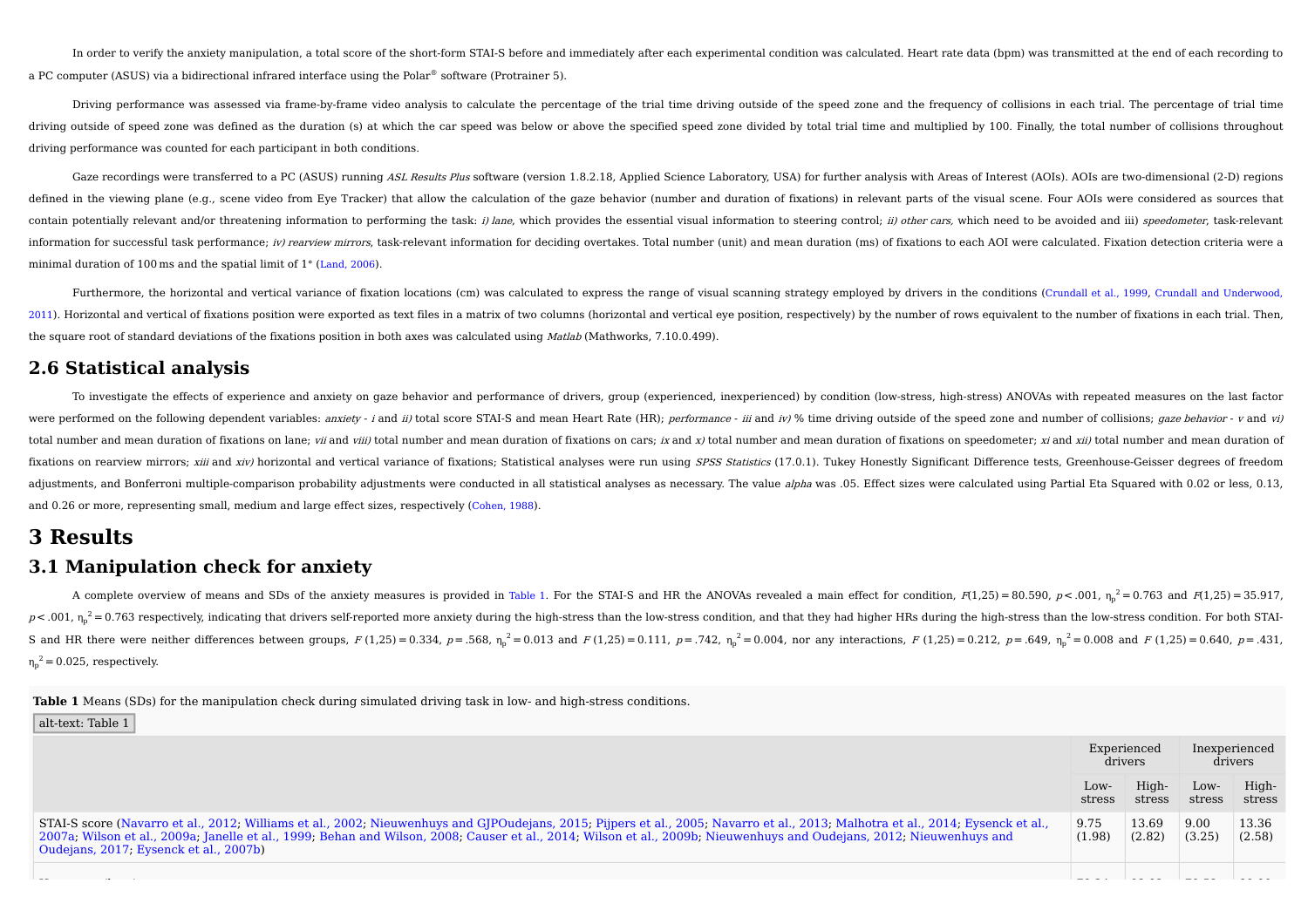| Heart rate (bpm) | 79.34                                    | 92.92 | 179.52 | 89.90 |
|------------------|------------------------------------------|-------|--------|-------|
|                  | $ (10.16)   (14.31)   (10.81)   (11.92)$ |       |        |       |

# **3.2 Performance**

For the % time driving outside of the speed zone (Fig. 1a) and the number of collisions (Fig. 1b) the ANOVAs revealed a main effect for condition,  $F(1,25) = 15.115$ ,  $p = .001$ ,  $\eta_p^2 = 0.377$  and  $F(1,25) = 14.224$ ,  $p = .001$  $n_p^2$  = 0.363, respectively, showing that in the high-stress condition drivers increased both the time driving outside the speed zone and were involved in more collisions compared to the low-stress condition. For both th outside of the speed zone and the number of collisions there were no differences between groups,  $F(1,25) = 2.980$ ,  $p = .097$ ,  $\eta_p^2 = 0.106$  and  $F(1,25) = 0.042$ ,  $p = .839$ ,  $\eta_p^2 = 0.002$ , or interactions,  $F(1,25) = 2.289$ **and**  $F(1,25) = 0.355$ ,  $p = .557$ ,  $\eta_p^2 = 0.014$ , respectively..





alt-text: Fig. 1

#### **Table 2** Means (SDs) for the gaze behavior of each group during simulated driving task in low- and high-stress conditions.

alt-text: Table 2

|                                | <b>Experienced drivers</b> |                 | Inexperienced drivers |                 |  |  |
|--------------------------------|----------------------------|-----------------|-----------------------|-----------------|--|--|
|                                | Low-stress                 | High-stress     | Low-stress            | High-stress     |  |  |
| Lane                           |                            |                 |                       |                 |  |  |
| Total number of fixations      | 139.81 (41.68)             | 113.00 (39.88)  | 125.27 (63.58)        | 77.64 (44.48)   |  |  |
| Mean fixations duration (ms)   | 471.75 (72.00)             | 495.06 (103.29) | 469.00 (108.65)       | 516.00 (125.22) |  |  |
| Cars                           |                            |                 |                       |                 |  |  |
| Total number of fixations      | 138.37 (29.59)             | 139.69 (24.58)  | 143.55 (34.57)        | 176.73 (37.56)  |  |  |
| Mean fixations duration (ms)   | 480.56 (85.26)             | 483.75 (83.65)  | 583.27 (103.70)       | 483.45 (79.15)  |  |  |
| Speedometer                    |                            |                 |                       |                 |  |  |
| Total number of fixations      | 64.50 (30.74)              | 86.12 (48.75)   | 51.36 (23.92)         | 44.45 (25.98)   |  |  |
| Mean fixations duration (ms)   | 367.88 (73.20)             | 312.63 (53.57)  | 288.18 (44.10)        | 262.91 (42.96)  |  |  |
| Rearview mirrors               |                            |                 |                       |                 |  |  |
| Total number of fixations      | 39.25 (18.81)              | 24.88 (14.73)   | 46.73 (22.83)         | 35.73 (23.22)   |  |  |
| Mean fixations duration (ms)   | 545.31 (176.54)            | 460.25 (206.32) | 565.18 (171.15)       | 556.73 (158.02) |  |  |
| Variance of fixations location |                            |                 |                       |                 |  |  |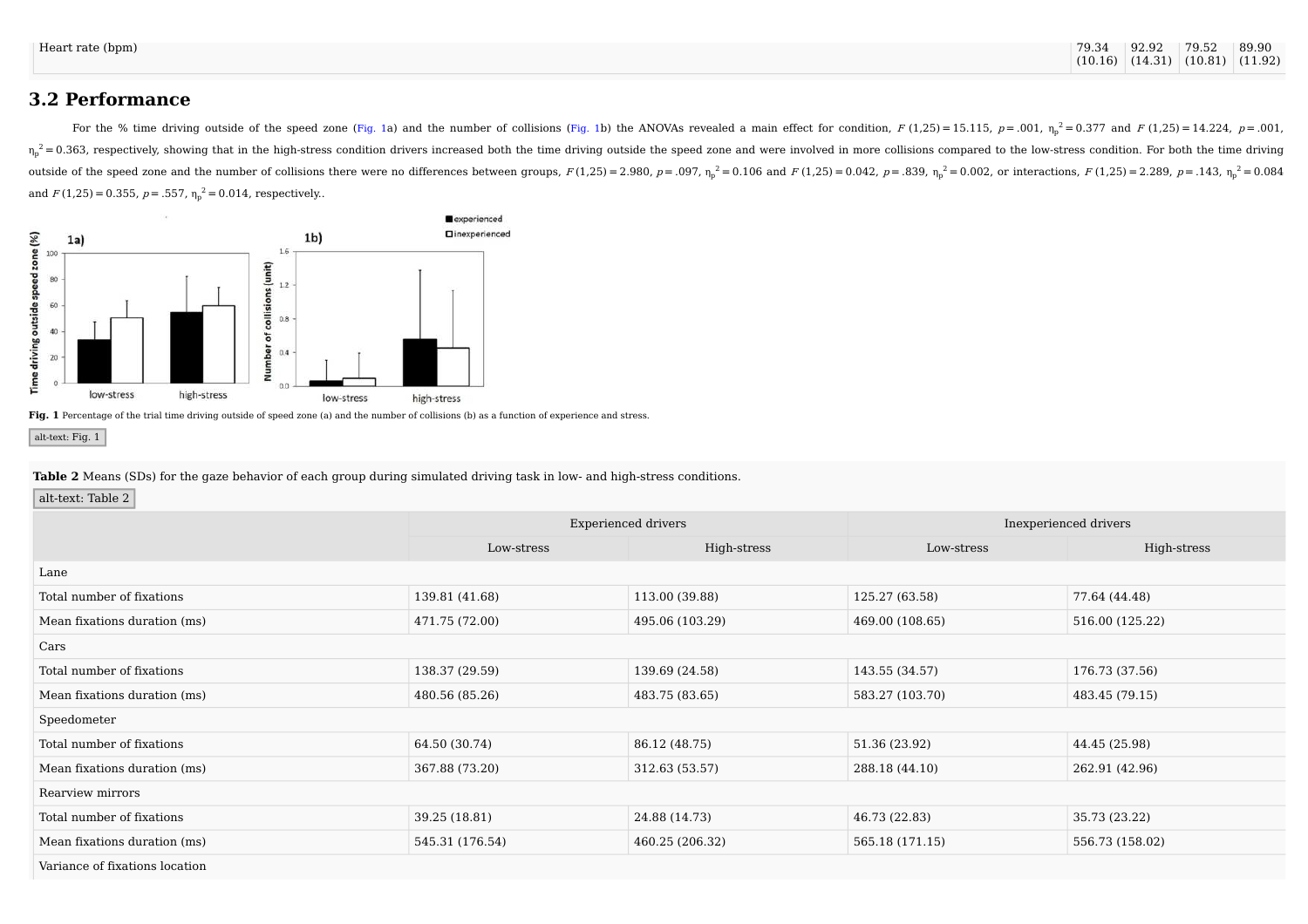| Horizontal (cm) | 132.50 (60.94) | 94.19 (58.56) | 148.26 (77.96) | 98.34 (37.34) |
|-----------------|----------------|---------------|----------------|---------------|
| Vertical (cm)   | 72.64 (23.58)  | 71.80 (30.26) | 91.82 (44.59)  | 81.37 (37.15) |

## **3.3 Gaze behavior**

Means and SDs of the gaze behavior are provided in Table 2.

### **3.3.1 Areas of interest analyses**

For the total number and mean duration of fixations on the lane the ANOVA revealed a main effect for condition,  $F(1,25) = 16.855$ ,  $p = .000$ ,  $\eta_p^2 = 0.403$  and  $F(1,25) = 3.904$ ,  $p = .053$ ,  $\eta_p^2 = 0.135$ , respectively. Dri of longer duration on lane in the high-stress than in the low-stress condition. There were no significant differences for group,  $F(1,25) = 2.434$ ,  $p = .131$ ,  $n_p^2 = 0.089$  and  $F(1,25) = 0.066$ ,  $p = .800$ ,  $n_p^2 = 0.003$ , or **(1,25)** = 1.319,  $p = .262$ ,  $\eta_p^2 = 0.050$  and  $F(1,25) = 0.443$ ,  $p = .512$ ,  $\eta_p^2 = 0.017$ , respectively.

For the total number of fixations on rearview mirrors the ANOVA revealed a main effect for condition,  $F(1,25) = 7.790$ ,  $p = .010$ ,  $\eta_p^2 = 0.238$ , but no differences for group,  $F(1,25) = 2.200$ ,  $p = .150$ ,  $\eta_p^2 = 0.081$ , o  $p = .714$ ,  $\eta_p^2 = 0.005$ . In the high-stress condition, the drivers decreased the total number of fixations on the mirror compared to the low-stress condition. For the mean duration of fixations on rearview mirror there w condition,  $F(1,25) = 1.524$ ,  $p = .228$ ,  $\eta_p^2 = 0.057$ , group,  $F(1,25) = 0.934$ ,  $p = .343$ ,  $\eta_p^2 = 0.036$ , or their interaction,  $F(1,25) = 1.023$ ,  $p = .322$ ,  $\eta_p^2 = 0.039$ .

For the total number and mean duration of fixations on cars the ANOVAs revealed main effects for condition,  $F(1,25) = 7.953$ ,  $p = .009$ ,  $\eta_p^2 = 0.241$  and  $F(1,25) = 12.507$ ,  $p = .002$ ,  $\eta_p^2 = 0.333$ , respectively, but no (1,25) = 4.024, p = .066,  $\eta_p^2$  = 0.109. Yet, the main effects for condition were superseded by interactions with group,  $F(1,25)$  = 6.789, p = .015,  $\eta_p^2$  = 0.214 and  $F(1,25)$  = 14.211, p = .001,  $\eta_p^2$  = 0.362, re that only inexperienced drivers increased the total number of fixations on cars, which were of shorter duration, during the high-stress condition compared to the low-stress condition. The experienced drivers showed no sign behavior toward other cars as function of anxiety.

The total number of fixations on the speedometer the ANOVA revealed a main effect for group,  $F(1,25) = 4.284$ ,  $p = .049$ ,  $n_p^2 = 0.146$ , as well as and interaction between group and condition,  $F(1,25) = 12.834$ ,  $p = .001$ , mean duration of fixations on the speedometer a main effect for condition,  $F(1,25) = 36.437$ ,  $p = .000$ ,  $n_p^2 = 0.593$ , for group,  $F(1,25) = 9.293$ ,  $p = .005$ ,  $n_p^2 = 0.271$ , and an interaction between both factors,  $F(1,25$ revealed. Post-hoc tests indicated that in the high-stress condition only experienced drivers increased the number of fixations to the speedometer, yet these were of shorter duration compared to the low-stress condition. T **no such differences.**

#### **3.3.2 Variance of fixation location**

For the horizontal variance, the ANOVA revealed a main effect for condition,  $F(1,25) = 11.534$ ,  $p = .002$ ,  $\eta_p^2 = 0.316$ , but no significant difference for group,  $F(1,25) = 0.254$ ,  $p = .618$ ,  $\eta_p^2 = 0.010$ , or the interac (1,25) = 0.200,  $p = .659$ ,  $\eta_p^2 = 0.008$ . The main effect showed that drivers reduced the horizontal variance of fixations under high-stress condition compared to low-stress condition. For the vertical variance of fixatio condition,  $F(1,25) = 0.486$ ,  $p = .492$ ,  $\eta_p^2 = 0.019$ , nor for group,  $F(1,25) = 1.957$ ,  $p = .174$ ,  $\eta_p^2 = 0.073$ , and the interaction between the two factors,  $F(1,25) = 0.352$ ,  $p = .558$ ,  $\eta_p^2 = 0.014$ .

# **4 Discussion**

The aim of this study was to investigate the effects of anxiety on gaze behavior and performance of car drivers and how this is mediated by experience. Inexperienced and experienced drivers were invited to drive in a simul within a certain speed zone and without making collisions. Competition with ego-threatening instructions and the presence of an evaluator were used to increase anxiety (Allsop and Gray, 2014; Briggs et al., 2011a; Behan an 2008). Increases in STAI-S scores and mean heart rate in the high-stress condition compared to low-stress condition in both skill groups confirmed that the manipulations were successful (i.e., participants who did not show anxiety were excluded from analyses). The increased anxiety evoked significant disruptions in driving performance for both groups of drivers. In comparison to low-stress condition, drivers with increased anxiety spent more driving outside the speed zone (100-120 km/h) and showed an increased collision rate. As this was true for both groups, apparently despite their experience and more automatic behavior, even experienced drivers did not, con the expectations, have sufficient resources to maintain attentional control and thus performance.

We were especially interested to find out to what degree these performance decrements could be associated with deterioration in attentional control (as measured by shifting patterns of gaze) as would be predicted on the ba of the integrated model of anxiety and perceptual motor performance (Nieuwenhuys and Oudejans, 2012, 2017). In particular, we addressed whether, and if so how, increased anxiety would affect attentional control differently function of a driver's experience. The shifts in attention control following increased anxiety showed not only similarities but also differences between the two groups, despite the performance decrements being of similar k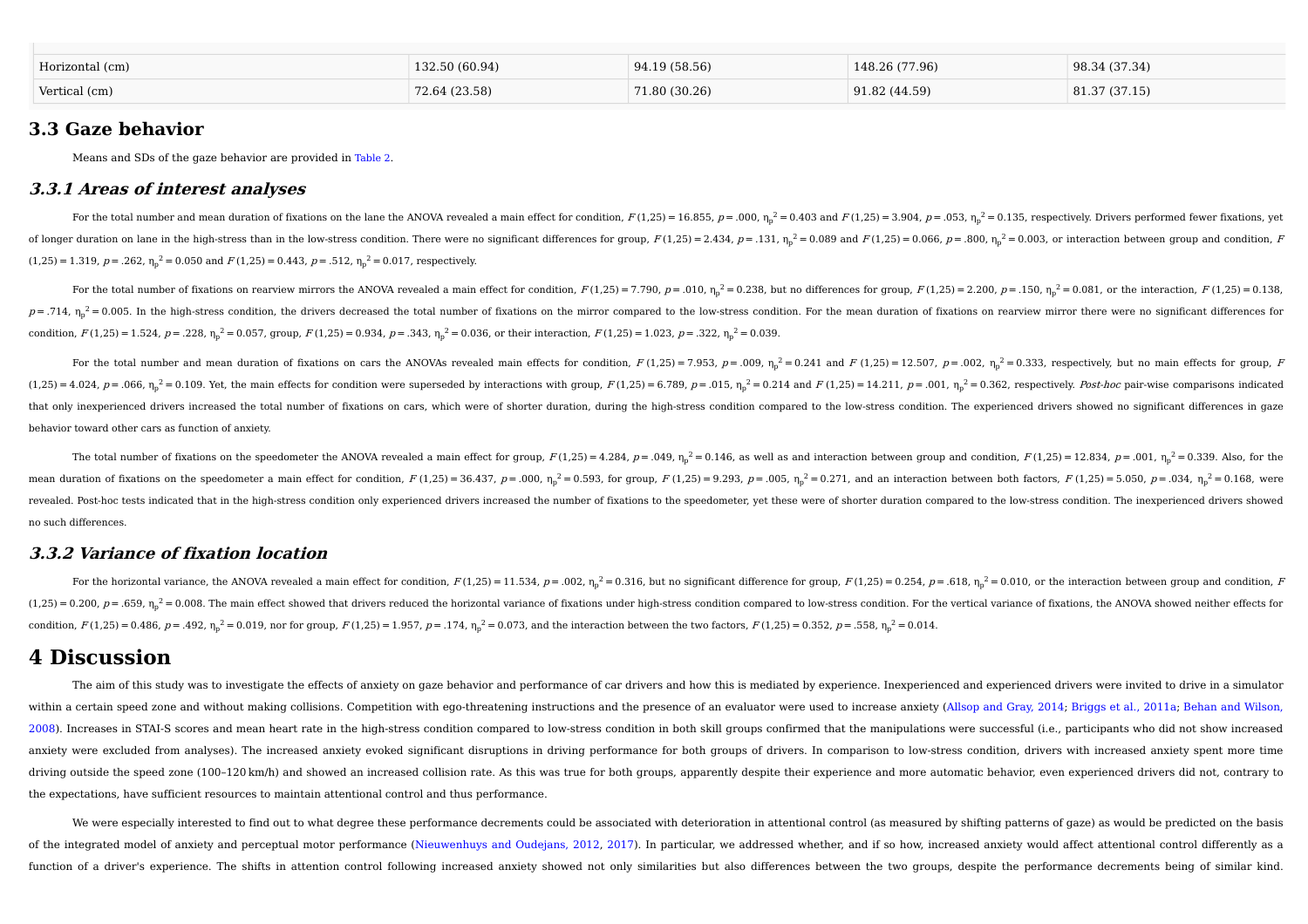Specifically, the experienced drivers showed an increased number of shorter fixations towards the speedometer with increased anxiety, while the inexperienced group showed an increased number of shorter fixations towards ot cars. Other shifts in visual attention due to increased anxiety were similar across groups: participants showed fewer fixations toward the lane and rearview mirrors. Although these fixations tended to be longer, overall fi **decreased.**

In line with the Integrated Model (Allsop and Gray, 2014; Briggs et al., 2011a; Nibbeling et al., 2012; Janelle et al., 1999), the attentional shifting towards threat-related stimuli (other cars - potential collisions) amo inexperienced drivers may be interpreted as a consequence of a larger role of the stimulus-driven attentional system and reduction of the goal-directed system (i.e. shift of attention from more task-relevant to more threat This result partly confirms our hypothesis that inexperienced drivers would be more affected by anxiety manipulation than their experienced counterparts. Nibbeling, Oudejans and Daanen (Nibbeling et al., 2012) observed tha dart throwing task both dart players (experts) and undergraduate students (inexperienced group) showed reduced final fixation durations on bulls-eye under high-stress conditions (i.e., high on a climbing wall) compared to stress conditions (i.e., low on the climbing wall); however, only the students showed a decrease in performance accuracy as their the final fixation duration dropped from over a second to below 650 ms, which was apparently sufficient to maintain performance. Thus, novice performers were less capable to allocate sufficient attentional resources to minimize anxiety decrements on performance. Furthermore, Williams and Elliot (Williams and Ellio showed that expert and novice karate practitioners, in response to videotaped offensive sequences under low-stress (i.e., in a neutral performance instructions) and high-stress (i.e., in competition and ego stressors instr conditions, had a better performance accuracy with increased anxiety; however, only novices increased the number of fixations towards opponents' hands and legs (i.e., sources of potential threat) while the expert group mai their attentional allocation to the central area of the opponent (Williams and Elliott, 1999).

According to the integrated model of anxiety and perceptual motor performance (Nieuwenhuys and Oudejans, 2012, 2017) (see also ACT; 1,2,19,30), increased anxiety requires extra processing resources required to inhibit attention shifts toward threat/distractors. Accordingly, the performance decrements along with a shift towards fixation cars (i.e., potential threat) among the less experienced performers' appear a consequence of insuffici resources to resist interference from threatening distractors (Allsop and Gray, 2014; Janelle et al., 1999; Eysenck et al., 2007b). There is ample evidence to show that direction of gaze determines the direction of heading environment (Land, 2006; Land and Hayhoe, 2001). Accordingly, increased looking at other cars likely results in a stronger inclination to steer toward other cars. By contrast, the performance decrement following the increa anxiety among experienced drivers was associated by increased monitoring of the speedometer to adhere to speed instructions, rather than attention shift toward threatening stimuli. It seems that with increased anxiety, exp drivers' attention was shifted toward task relevant information, arguably in an attempt to (more) consciously monitor speed. This may reflect a stronger contribution of the goal-directed system with increased anxiety. Appa neither the changes in attention of the experienced drivers, nor those of the inexperienced drivers were fully effective in preventing the negative effects of anxiety as performance of both groups decreased with anxiety. ( and Oudejans, 2012, 2017) arque that skill-focused attention (i.e., explicitly monitoring own performances) may be a specific form of distraction for expert performers, as they no longer need this kind of attention (i.e., performance is typically automatized). The increased number fixations toward the speedometer (i.e., to monitor speed) may reflect such (debilitative) skill-focused distraction. The short duration of these fixations might u inefficiency of this shift in goal-directed attention. Paradoxically, the enhanced monitoring of performance may have resulted in reduced performance because of an increased effort occurs for maintain performance level (En **Oudejans, 2014).**

# **5 Limitations of the research**

Four experienced and nine novice drivers were excluded from data analyses because they did not show increased anxiety score. It is not particularly clear why the stress manipulation did not inflict an increase in experienc anxiety in these participants. They did not report higher trait anxiety. Perhaps they were more familiarized with competitive environments and driving simulations (e.g., by playing racing video games in a competitive mode) were less compelled to perform well in the competition. Because it remained uncertain how these participants coped with the high-stress condition, it is inappropriate to use them as a control group, and hence, they were ex from further analyses. However, this does raise the issue of the representativeness of the stress manipulations. Possibly, rather than introducing a competitive element, stress manipulations such as tailgating, speeding an driving in the simulation may result in more systematic increases in state anxiety. Such may also represent a clearer, unequivocal definition of threat-related information (and distinction from target-related information), stronger tests of the nature of the attentional shifts predicted by the integrated model and ACT. Nonetheless, it is important to realize for future research that determination and interpretation of areas of interest for g be task- and stressor-specific.

## **6 Conclusion**

In sum, increased anxiety led to drops in performance for both inexperienced and experienced drivers. Yet, the underlying attentional mechanisms showed important differences, along with similarities. With anxiety inexperienced drivers showed an attentional shift from task-relevant to threat-related information (i.e., other cars), while experienced drivers shifted their attention more to task-relevant information (i.e., the speedome an attempt to increase conscious monitoring of performance. Thus, we may conclude that effects of anxiety on attentional control and performance are mediated by the level of expertise.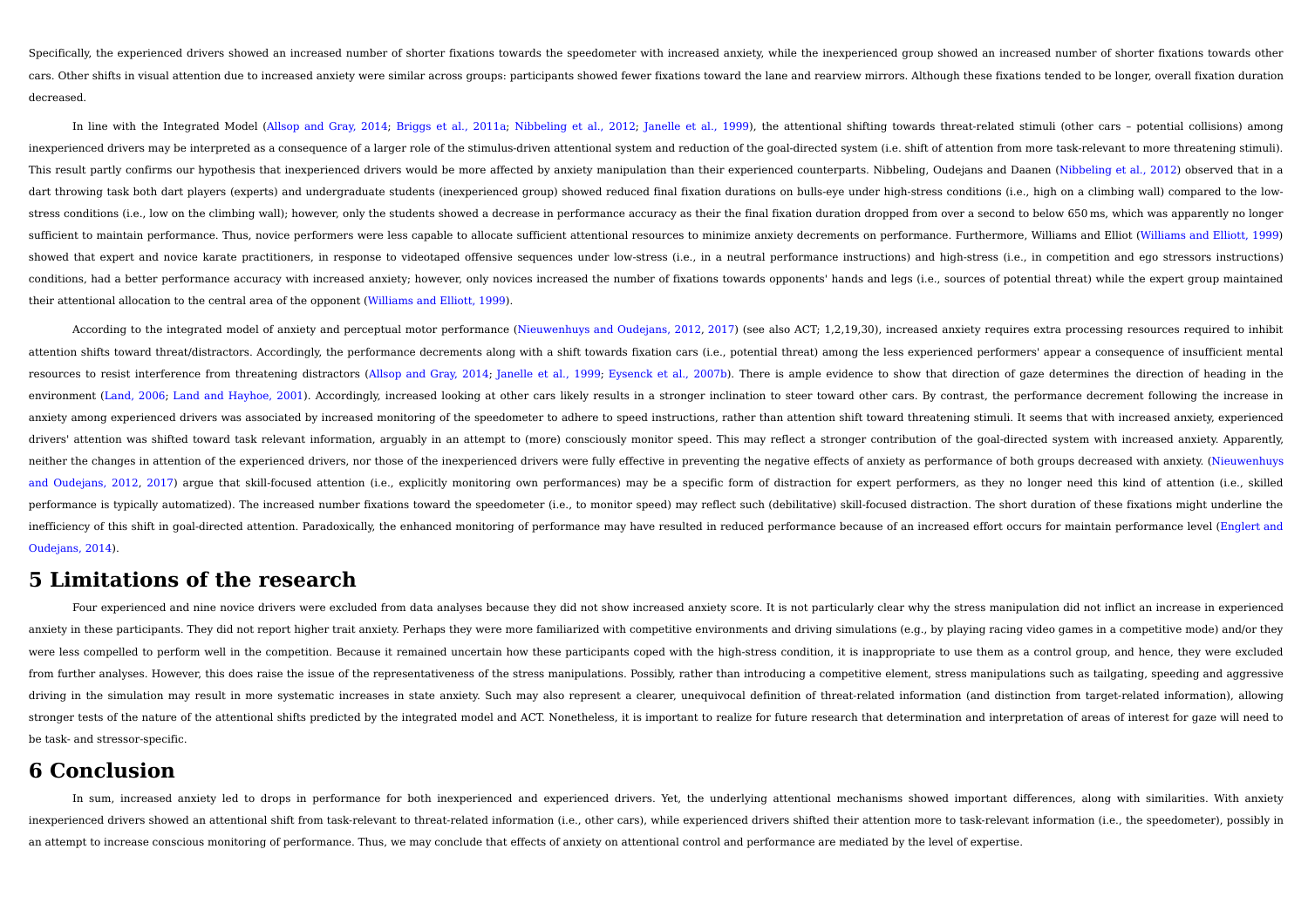# **Conflicts of interest**

**None.**

# **Acknowledgements**

This work was supported by the São Paulo Research Foundation (FAPESP) Brazil to the Gisele Chiozi Gotardi (grant number 2015/10851-3); and National Council for Scientific and Technological Development (CNPq) Brazil to the Sérgio Tosi Rodrigues (number 458916/2014-5).

# **References**

Allsop J. and Gray R., Flying under pressure: effects of anxiety on attention and gaze behavior in aviation, *J Appl Res Mem Cogn [Internet]* 3 (2), 2014, 63-71, Available from: https://doi.org/10.1016/j.jarmac.2014.04.010

Baumeister R.F. and Showers C.J., A review of paradoxical performance effects: choking under pressure in sports and mental tests, *Eur. J. Soc. Psychol.* **16** (4), 1986, 361-383.

Behan M. and Wilson M., State anxiety and visual attention: the role of the quiet eye period in aiming to a far target, *I. Sports Sci.* **26** (2), 2008, 207-215.

- Briggs G.F., Hole G.J. and Land M.F., Emotionally involving telephone conversations lead to driver error and visual tunnelling, Transport. Res. Part F Traffic Psychol Behav [Internet] 14 (4), 2011a, 313-323, Available from **https://doi.org/10.1016/j.trf.2011.02.004.**
- Briggs G.F., Hole G.J. and Land M.F., Emotionally involving telephone conversations lead to driver error and visual tunnelling, Transport. Res. Part F Psychol Behav [Internet] 14 (4), 2011b, 313-323, Available from: **https://doi.org/10.1016/j.trf.2011.02.004.**

Brown T.L. and Carr T.H., Automaticity in skill acquisition: mechanisms for reducing interference in concurrent performance, *J. Exp. Psychol.* **15**, 1989, 686-700.

- Causer J., Holmes P.S., Smith N.C. and Williams A.M., Anxiety, movement kinematics, and visual attention in elite-level performers, *Emotion [Internet]* 11 (3), 2011, 595-602, Available from: http://doi.apa.org/qetdoi.cfm? **doi=10.1037/a0023225.**
- Causer J., Vickers J.N., Snelgrove R., Arsenault G. and Harvey A., Performing under pressure: quiet eve training improves surgical knot-tying performance, Surgery [Internet] 156 (5), 2014, 1089-1096, Available from: **https://doi.org/10.1016/j.surg.2014.05.004.**
- Clapp J.D., Olsen S.A., Danoff-Burg S., Hagewood J.H., Hickling E.J., Hwang V.S., et al., Factors contributing to anxious driving behavior: the role of stress history and accident severity, *J Anxiety Disord [Internet]* 25 **592–598, Available from: https://doi.org/10.1016/j.janxdis.2011.01.008.**
- Clarke D.D., Ward P.J. and Truman W.A., Voluntary risk-taking and skill deficits in young driver accidents, *Accid. Anal. Prev.* 37 (3), 2005, 523-529.

Cohen J., Statistical Power Analysis for the Behavioral Sciences, second ed., 1988, Lawrence Erlbaum Associates, Inc.; Hillsdale, NJ.

Crundall D. and Underwood G., Effects of experience and processing demands on visual information acquisition in drivers, *Ergonomics* 41 (4), 1998, 448-458.

**Crundall D., Underwood G. and Chapman P., Driving experience and the functional field of view, Perception 28 (9), 1999, 1075–1087.**

Crundall D. and Underwood J., Visual attention while driving: measures of eye movements used in driving research, In: Porter B.E., (Ed), Handbook of Traffic Psychology, 1th ed., 2011, Elsevier; Norfolk VA, USA, 137-148.

Dula C.S., Adams C.L., Miesner M.T. and Leonard R.L., Examining relationships between anxiety and dangerous driving, *Accid Anal Prev* [Internet] **42** (6), 2010, 2050-2056, Available from: **https://doi.org/10.1016/j.aap.2010.06.016.**

Englert C. and Oudejans R.R.D., Is choking under pressure a consequence of skill-focus or increased distractibility? Results from a tennis serve task, *Psychology* 5, 2014, 1035-1043.

Essner A., Sjöström R., Ahlgren E. and Lindmark B., Validity and reliability of Polar RS800CX heart rate monitor, measuring heart rate in dogs during standing position and at trot on a treadmill, Physiol Behav [Internet] **114–115 (1–5), 2013, Available from: https://doi.org/10.1016/j.physbeh.2013.03.002.**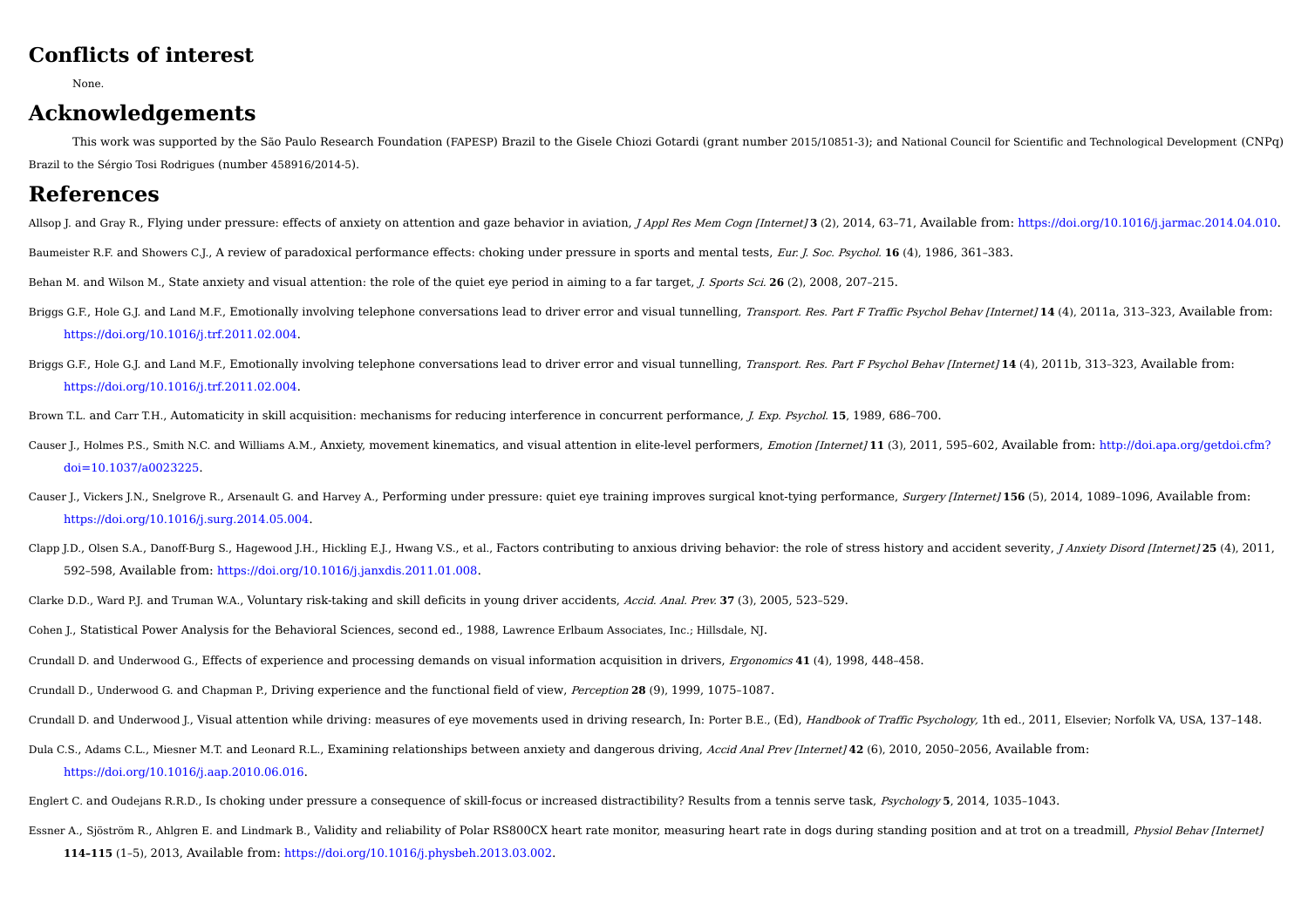Eysenck M.W., Santos R., Derakshan N. and Calvo M.G., Anxiety and cognitive performance, *Attentional Control Theory* **7** (2), 2007a, 336-353.

Eysenck M.W., Derakshan N., Santos R. and Calvo M.G., Anxiety and cognitive performance: attentional control theory, *Emotion* 7 (2), 2007b, 336-353.

Fioravanti-Bastos A.C.M., Cheniaux E. and Landeira-Fernandez L. Development and validation of a short-form version of the Brazilian state-trait anxiety inventory. Psicol Reflexão e Crítica (Internet124 (3), 2011, 485-494.  $A$ vailable from: http://www.scielo.br/scielo.php?script=sci\_abstract&pid=S0102-7972201100030009&lng=en&nrm=iso&tlng=en.

Fitts P.M. and Posner M.I., Human Performance, 1967, Brooks/Cole: Belmont, CA.

**Janelle C.M., Singer R.N. and Williams A.M., External distraction and attentional narrowing: visual search evidence,** *J. Sport Exerc. Psychol.* **<b>21**, 1999, 70-91.

Konstantopoulos P. Chapman P. and Crundall D., Driver's visual attention as a function of driving experience and visibility. Using a driving simulator to explore drivers' eve movements in day, night and rain driving, Accid **Anal Prev [Internet] 42 (3), 2010, 827–834, Available from: https://doi.org/10.1016/j.aap.2009.09.022.**

Land M.F., Eye movements and the control of actions in everyday life, *Prog. Retin. Eye Res.* **25** (3), 2006, 296-324.

**Land M.F. and Hayhoe M., In what ways do eye movements contribute to everyday activities?, Vis. Res. 41, 2001, 3559–3565.**

Lehtonen E., Lappi O., Koirikivi I. and Summala H., Effect of driving experience on anticipatory look-ahead fixations in real curve driving, Accid Anal Prev [Internet] 70, 2014, 195-208, Available from: **https://doi.org/10.1016/j.aap.2014.04.002.**

Malhotra N., Poolton J.M., Wilson M.R., Fan J.K.M. and Masters R.S.W., Conscious motor processing and movement self-consciousness: two dimensions of personality that influence laparoscopic training, J Surg Educ [Internet **71 (6), 2014, 798–804, Available from: https://doi.org/10.1016/j.jsurg.2014.04.003.**

Marteau T.M. and Bekker H., The development of a six-item short-form of the state scale of the Spielberger State-Trait Anxiety Inventory (STAI), *Br. I. Clin. Psychol.* **31** (10), 1992, 301-306.

Masters R. and Maxwell J., The theory of reinvestment, Int Rev Sport Exerc Psychol [Internet] **1** (2), 2008, 160-183, Available from: http://www.informaworld.com/10.1080/17509840802287218.

Mourant R.R. and Rockwell T.H., Strategies of visual search by novice and experienced drivers, *Hum Factors I Hum Factors Ergon Soc* 14, 1972, 325-335.

**Murray** N.P. and Janelle C.M., Anxiety and performance: a visual search examination of the processing efficiency theory, *I Sport Exercise* 25, 2003, 171-187.

Navarro M., Miyamoto N., van der Kamp I., Morya E., Ranvaud R. and GIP Savelsbergh, The effects of high pressure on the point of No return in simulated penalty kicks, *J. Sport Exerc. Psychol.* 34, 2012, 83-101.

- Navarro M., Miyamoto N., van der Kamp J., Morya E., GJP Savelsbergh and Ranvaud R., Differential effects of task-specific practice on performance in a simulated penalty kick under high-pressure, Psychol. Sport Exerc. 14 (5 **2013, 612–621.**
- Nibbeling N., Oudejans R.R.D. and Daanen H.A.M., Effects of anxiety, a cognitive secondary task, and expertise on gaze behavior and performance in a far aiming task, Psychol Sport Exerc [Internet] 13 (4), 2012, 427-435, **Available from: https://doi.org/10.1016/j.psychsport.2012.02.002.**
- Nieuwenhuys A., GJP Savelsbergh and Oudejans R.R.D., Persistence of threat-induced errors in police officers' shooting decisions, *Appl. Ergon.* **48**, 2015, 263-272.
- Nieuwenhuys A. and Oudejans R.R.D., Anxiety and perceptual-motor performance: toward an integrated model of concepts, mechanisms, and processes, Psychol. Res. 76 (6), 2012, 747-759.

**Nieuwenhuys A. and Oudejans R.R.D., Anxiety and performance: perceptual-motor behaviour in high-pressure contexts, Curr Opin Psychol 16, 2017, 28–33.**

Pijpers J.R., Oudejans R.R.D. and Bakker F.C., Anxiety-induced changes in movement behaviour during the execution of a complex whole-body task, Q. J. Exp. Psychol. **58** (3), 2005, 421-445.

#### Roidl E., Frehse B. and Hoger R., Emotional states of drivers and the impact on speed, acceleration and traffic violations - a simulator study, Accid Anal Prev [Internet] 70, 2014, 282-292, Available from: **https://doi.org/10.1016/j.aap.2014.04.010.**

Summala H., Nieminen T. and Punto M., Maintaining lane position with peripheral vision during in-vehicle tasks, *Hum. Factors* **38** (3), 1996, 442-451.